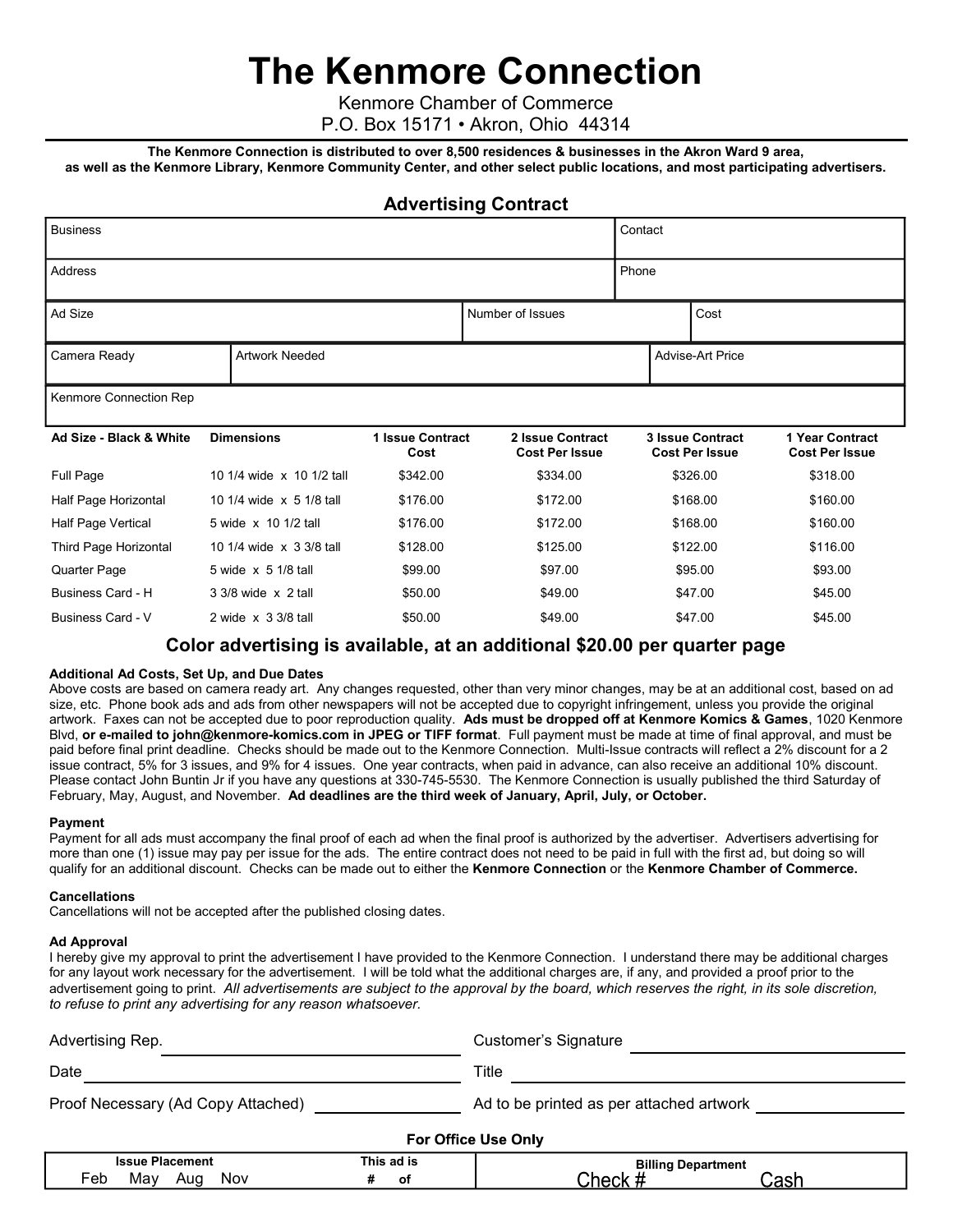| $\mathcal V$ olume #<br>$\sqrt{2}$ ssue #<br>Lenmore Connection | $\overline{\mathcal{P}$ age f |
|-----------------------------------------------------------------|-------------------------------|
| Third Page Horizontal - 10 $\frac{1}{4}$ " x 3 $\frac{1}{8}$ "  |                               |
| <b>Business Card</b><br>Horizontal- $3\frac{3}{8}$ " x 2"       |                               |
| Half Page Horizontal - 10 $\frac{1}{4}$ " x 5 $\frac{1}{8}$ "   |                               |